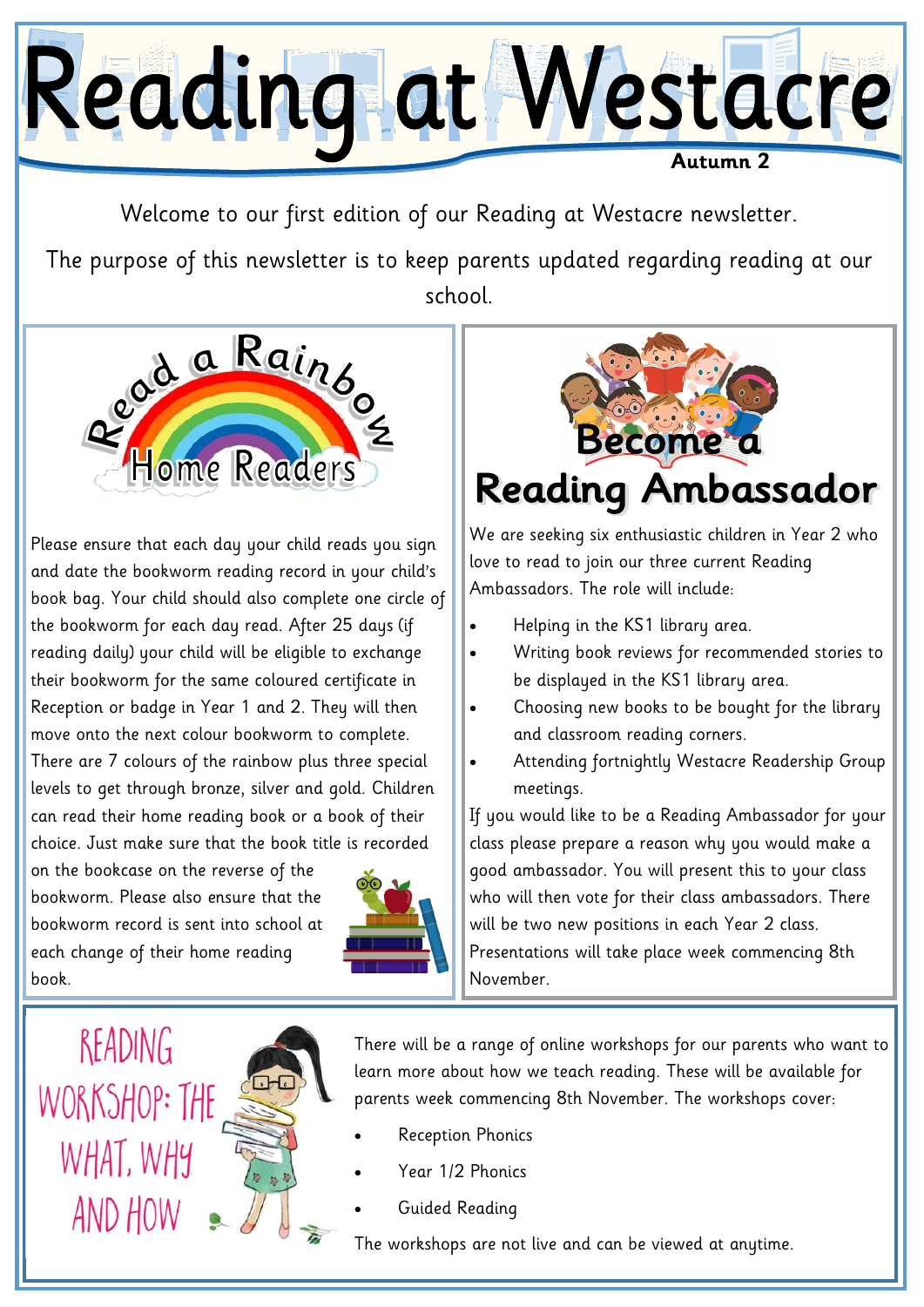

**PETS AS** 

THERAPY

petsastherapy.org

**Read Write Inc.** 

## 2 Meet Julie and Willow!

It is with much excitement that I introduce you to Julie Garlick and her beautiful dog Willow. Julie is a volunteer with Pets as Therapy and, as part of their Read2Dogs scheme, she will be visiting our school every Friday afternoon where children will have the opportunity to read their reading book or favourite story to Willow. The Read2Dogs scheme is available for all children in Reception, Year 1 and Year 2 and it is hoped that it will help the children to improve their reading skills and boost their self-confidence. Each week twelve children will be selected from their year group to read to Willow. If you do not wish for your child to participate in this scheme, please inform their class teacher.

## **Year group rota for Autumn Term 2:**

 Friday 5th November: Year 2 Friday 12th November: Year 1 Friday 19th November: Reception Friday 26th November: Year 2 Friday 3rd December: Year 1 Friday 10th December: Reception

**BOOK** 

Decodable

The National Curriculum states pupils should be taught to:

"… read aloud accurately books that are consistent with their developing phonic knowledge and that do not require them to use other strategies to work out words"

'The Reading Framework, Teaching the Foundations of Literacy' published in July 2021 by the Department for Education states:

"'Decodable' books and other texts make children feel successful from the very beginning. They do not encounter words that include GPCs they have not been taught. If an adult is not present, they are not forced to guess from pictures, the context, the first letters of a word or its shape. 'Decodable' books and texts that children read should run alongside or a little behind the teaching of the GPCs, so that they always feel a sense of achievement when they are asked to read such books." (Page 51)

Children who are on our RWI phonics scheme will therefore be given a decodable book to read at home. This book is closely matched to the sounds that they know well as identified in our half termly assessments. As stated by the Department for Education, these books are to consolidate phonemic knowledge, develop fluency and boost confidence. If children can read them easily, they should be praised.